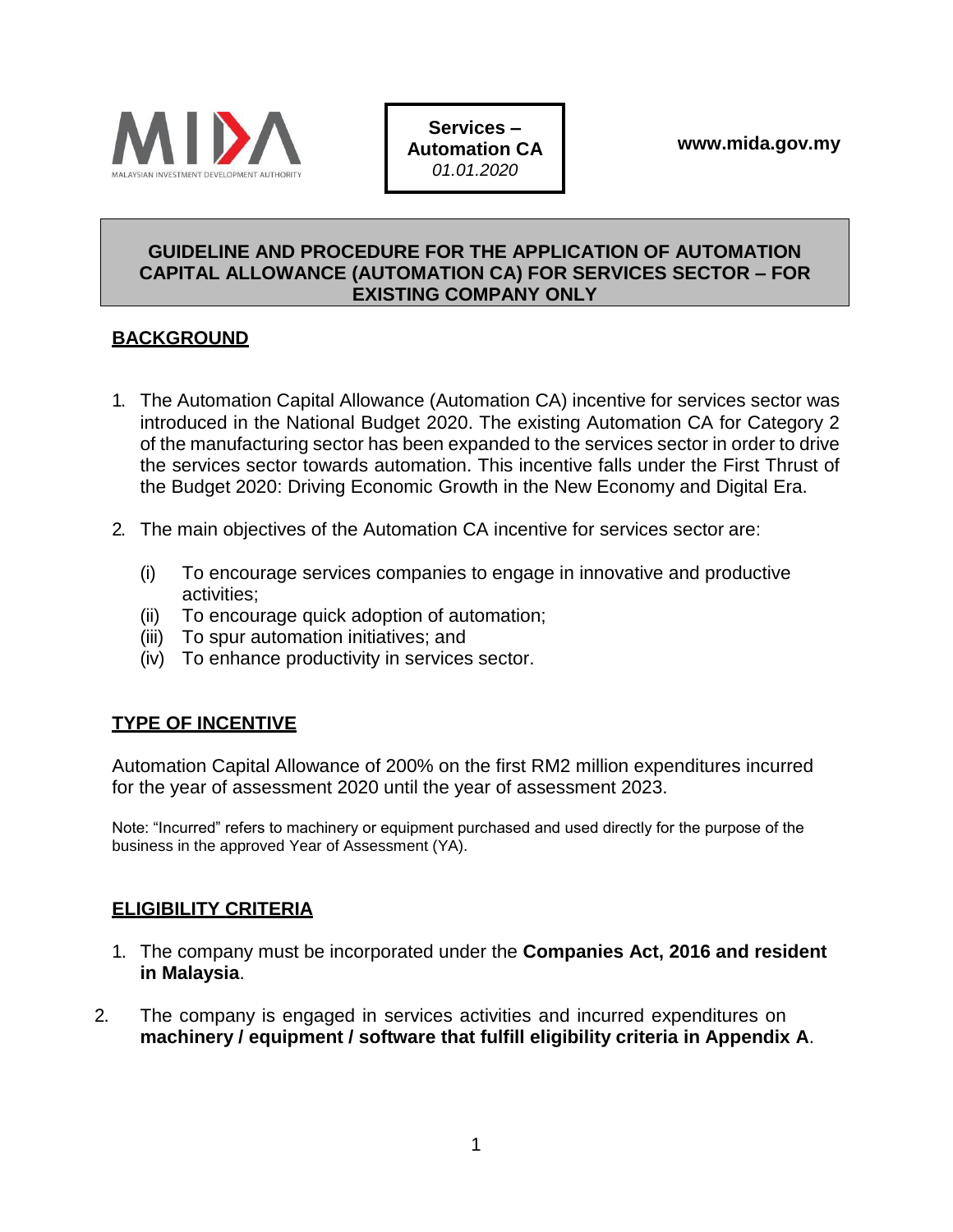- 3. Automation machinery / equipment / software is **used directly** in the process of carrying out the services and **adopts technology that is more advanced** in improving services delivery.
- 4. The machinery / equipment / software must be used at least for 1 month after installation for the purpose of technical verification by SIRIM. The assets should not be disposed within 5 years.
- 5. The company has been in operation for at least 36 months.
- 6. The company posesses a valid Business License from Local Authority.
- 7. The company posesses a permit / licence / registration / accreditation / certificate / approval letter from the relevant Ministry / Agency / Regulator (whichever applicable).
- 8. This incentive is mutually exclusive with other incentives i.e companies can only enjoy either one of the incentives that include Pioneer Status (PS) or Investment Tax Allowance (ITA) under the Promotion of Investments Act, 1986 and Income Tax Exemption under the Income Tax Act, 1967

# **MECHANISM (GAZETTE ORDERS)**

The approval to be provided under the Subsection 154(1)(b) of the Income Tax Act 1967 and Seksyen 127(3)(b) of the Income Tax Act, 1967.

# **REQUIRED DOCUMENTS**

- 1. Three (3) sets of Application Form (Services-Automation CA form).
- 2. A copy of Business Licence (mandatory requirement).
- 3. A copy of permit / licence / registration / accreditation / certificate / approval letter from the relevant Ministry / Agency / Regulator (whichever applicable) (mandatory requirement).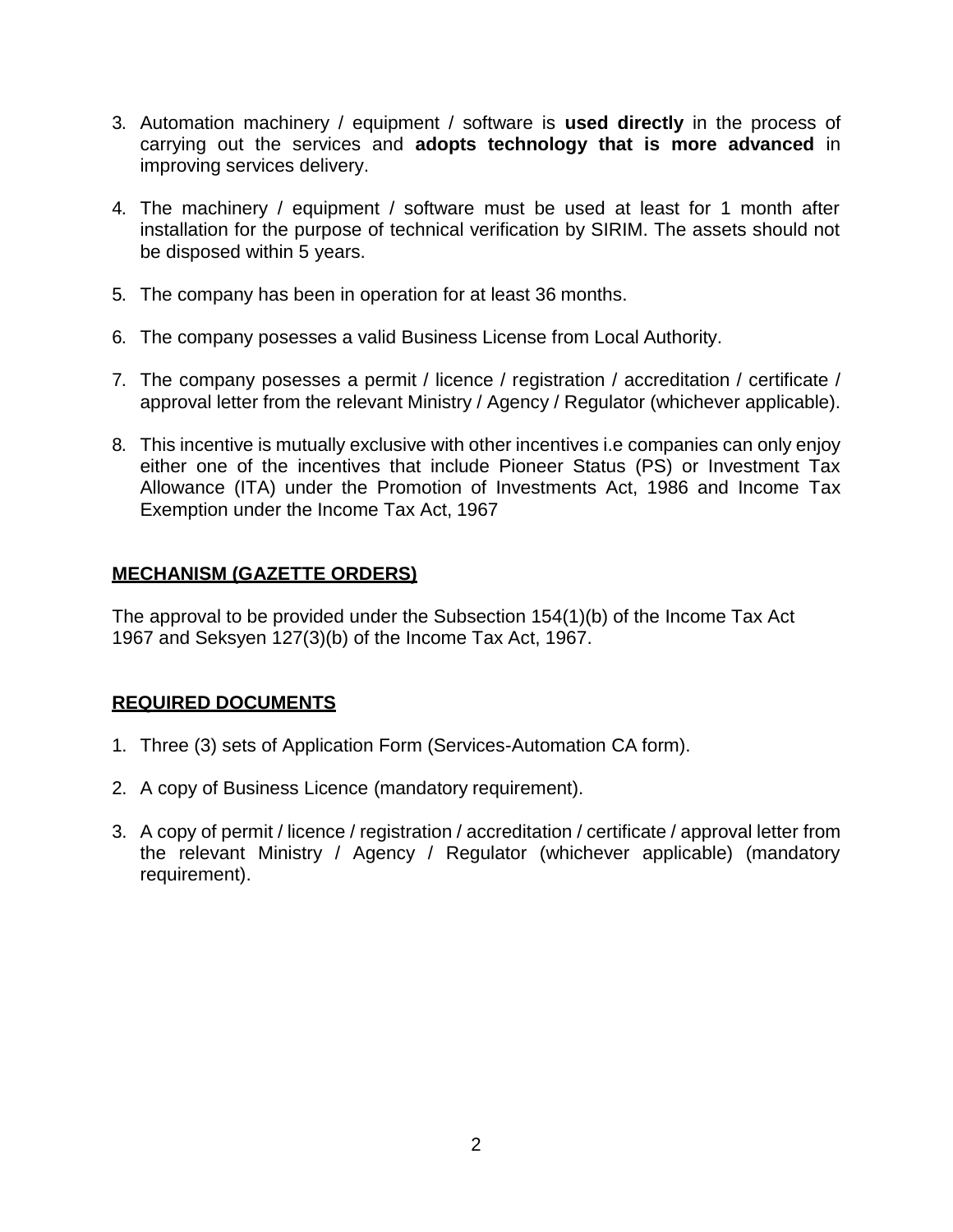- 4. A copy of tax incentive approval letter(s) (if applicable).
- 5. The following documents which must be certified by External Auditor:
	- (i) List of purchased and installed machinery / equipment / software;
	- (ii) Invoices/Purchased Orders and Delivery Orders for the machinery / equipment / software; and
	- (iii) Proof of documents to indicate that the entire cost of the machinery / equipment / software has been paid.

# **APPLICATION PROCESS**

- 1. Company submits application with complete information using the 'Services-Automation CA Form'. Application with incomplete information will not be accepted and will be returned to the company.
- 2. MIDA evaluates the non-technical eligibility criteria and sends supporting letter with the application form and other relevant documents to SIRIM.
- 3. SIRIM undertakes the technical verifications to verify eligibility criteria of machinery / equipment as in Appendix A. Verification process are including site visit.
- 4. SIRIM submits technical verification report to MIDA.
- 5. MIDA issues a 'Consideration Letter' to the Applicant Company and carbon copies (c.c) to Ministry of International Trade & Industry (MITI), Ministry of Finance (MOF), Inland Revenue Board (IRB) and SIRIM.
- 6. Company is required to keep the 'Consideration Letter' and copy of other documents submitted to MIDA & SIRIM for the purpose of audit by IRB.
- 7. Company is required to declare the expenditures to IRB to enjoy the incentive.

#### **EFFECTIVE DATE OF APPLICATION**

Application received by MIDA from **1 January 2020 until 31 December 2023** is eligible to be considered for this incentive.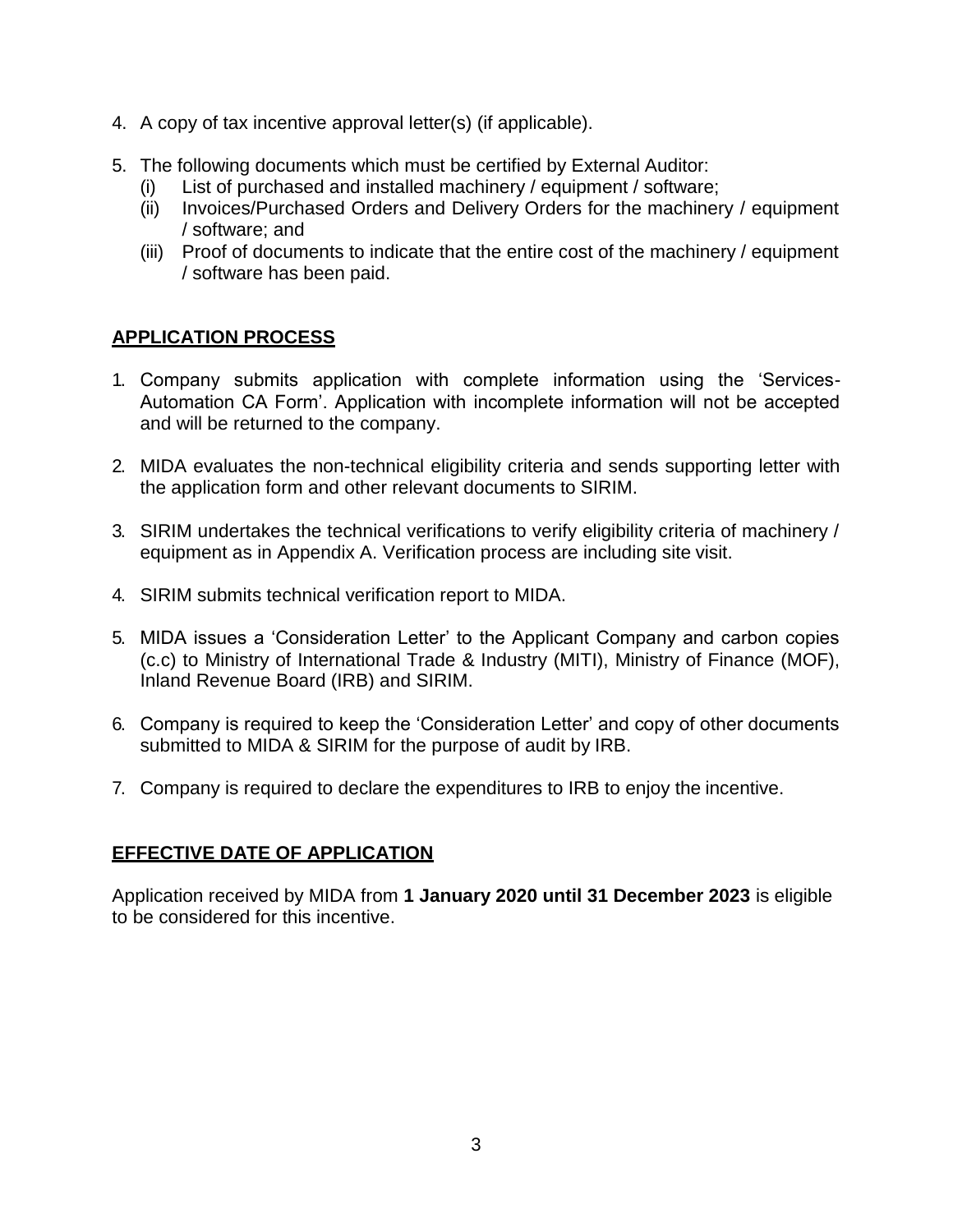#### **PROCEDURE FOR APPLICATION**

The application with completed information should be submitted in three (3) copies of Services-Automation CA Form to:

Chief Executive Officer **Malaysian Investment Development Authority (MIDA)** MIDA Sentral, No. 5 Jalan Stesen Sentral 5 Kuala Lumpur Sentral 50470 Kuala Lumpur (**Attn.: Director, Relevant Industries/Services Division**)

Application with incomplete information will not be accepted and will be returned to the company.

For project in Sabah and Sarawak, three (3) copies of the form should also be submitted to the relevant MIDA office as follows:

| Sabah:                            |
|-----------------------------------|
| <b>Director</b>                   |
| <b>MIDA Sabah Office</b>          |
| Lot D9.4 & 9.5                    |
| 9th Floor, Block D, Bangunan KWSP |
| Karamunsing                       |
| 88100 Kota Kinabalu               |
| Sabah, Malaysia                   |

Sarawak: **Director** MIDA Sarawak Office Room 404, 4th Fl. Bangunan Bank Negara Malaysia No 147, Jalan Satok PO Box 716, 93714 Kuching, Sarawak, Malaysia

For enquiries and clarification, please refer to:-

| MIDA's website : |                     | www.mida.gov.my            |
|------------------|---------------------|----------------------------|
| Tel              | ٠<br>$\blacksquare$ | (603) 2267 3633            |
| Fax              | ٠                   | (603) 2274 7970            |
| E-mail           | ٠                   | investmalaysia@mida.gov.my |